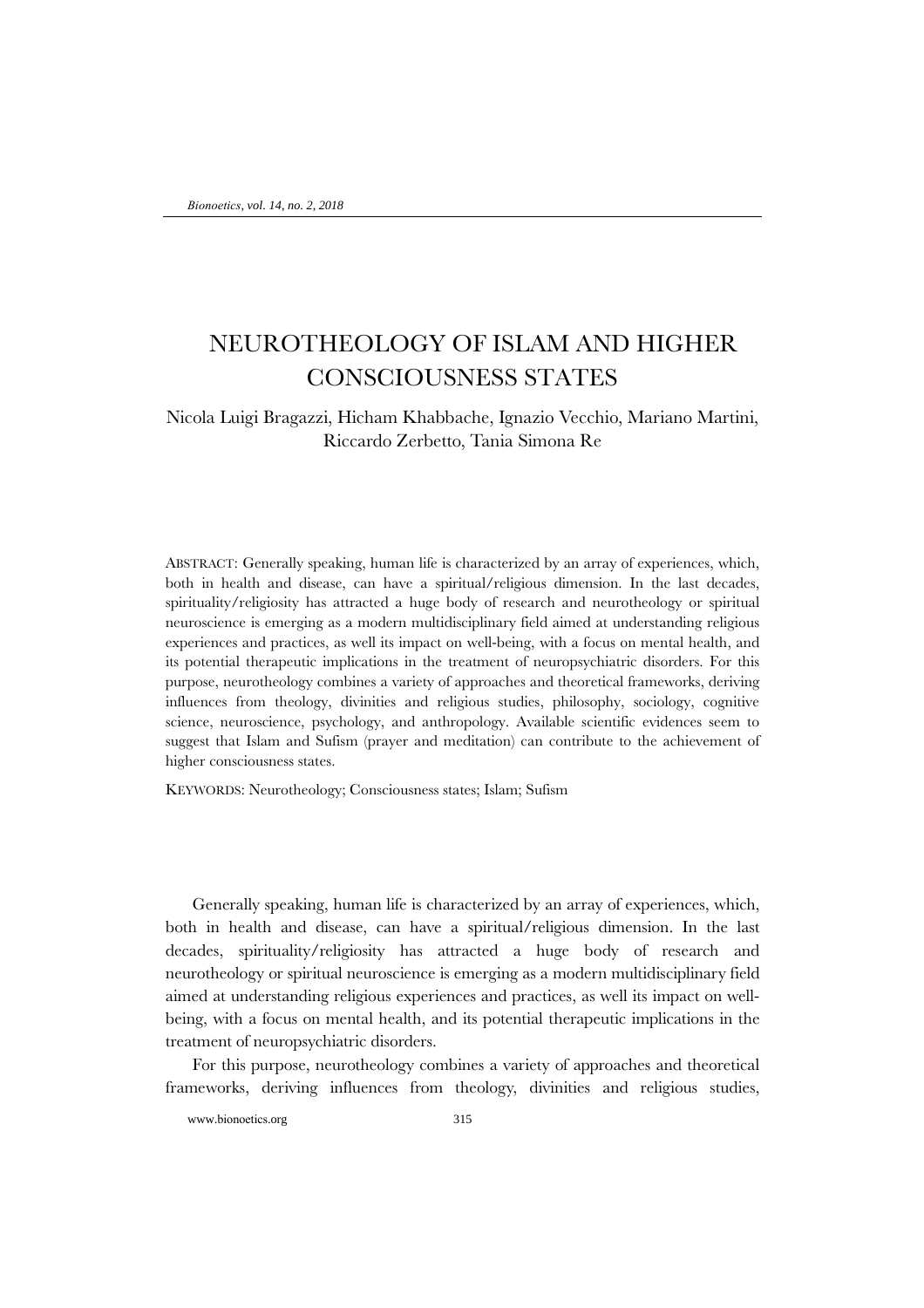philosophy, sociology, cognitive science, neuroscience, psychology, and anthropology (Sayadmansour, 2014; Stausberg, 2010).

Islam is a monotheistic, Abrahamic religion, whose principles and beliefs are articulated by a religious book, called *Qur'an*, and by the teachings and normative examples (called *sunnah*, and composed of accounts called *hadith*) of the prophet Muhammad (570–632, peace be upon him), considered the last prophet of God (in Arabic language, *Allah*).

All Muslim believers are committed to observe religious duties: namely, to pray five times a day (*as-salat*), to do the almsgiving (*az-zakat*), to fast during the Ramadan month (*as-sawm*) and to do the pilgrimage to Makkah at least once in life, if physically and economically able (*al-hajj*). The profession of Islamic creed (*ash-shahadah*) completes the five pillars of Islam (*arkan al-Islam*).

Within Islam, Sufism (from Arabic *suf*, literally "wool"), has been a prominent spiritual tradition in Islam combining influences from major world religions, such as Christianity and Hinduism and contributing substantially towards spiritual and psychophysical well-being (Nizamie et al., 2013).

The Sufism aims at establishing a deep and profound communion with God through spiritual realization and fulfilment; soul being the agency of this communion, and tending towards God, which is the cause of all existence and the only real existence.

Sufism has elaborated a complex theory of consciousness states (Renard, 2015):

• *ihsan* (literally "beautiful action"), which represents the responsibility to obtain and achieve perfection/excellence in worship and religious duties,

• *lataif-e sitta* (in Persian/Urdu) or *al-lattaʾif as-sitta* (in Arabic), the "six subtleties" or subtle centers, is the sensory/supersensory perception characterized by different levels:

o *nafs*, the ego or the self, "the ego-self, natural self, carnal self" (Helminski, 2000), defined by the following appetitive qualities: pride (*takabbur*), greed (*hirs*), envy (*hasad*), lust (*shahwah*), backbiting (*gheebah*), stinginess (*bokhl*), and malice (*keena*). The process of self-transformation (*tazkiya-I-nafs*, or "purgation of the ego", in Persian/Urdu) leads from *nafs-e ammara* (commanding ego or "compulsive ego") to *nafs-e lawwama* (selfaccusing ego) and, finally, to *nafs-e mutma'inna* (satisfied ego),

o *qalb*, from an Arabic root meaning "to turn, rotate, fluctuate or vacillate", the heart or the love, the organ of supra-rational enlightenment and intuition, conceived as an "isthmus" (*al-barzakh* in Arabic, *Alam-e-Araf* in Persian/Urdu) or a bridge between this world (*dunya*) and the next (*akhirah*), caught between the influence of the *nafs* and the *ruh*,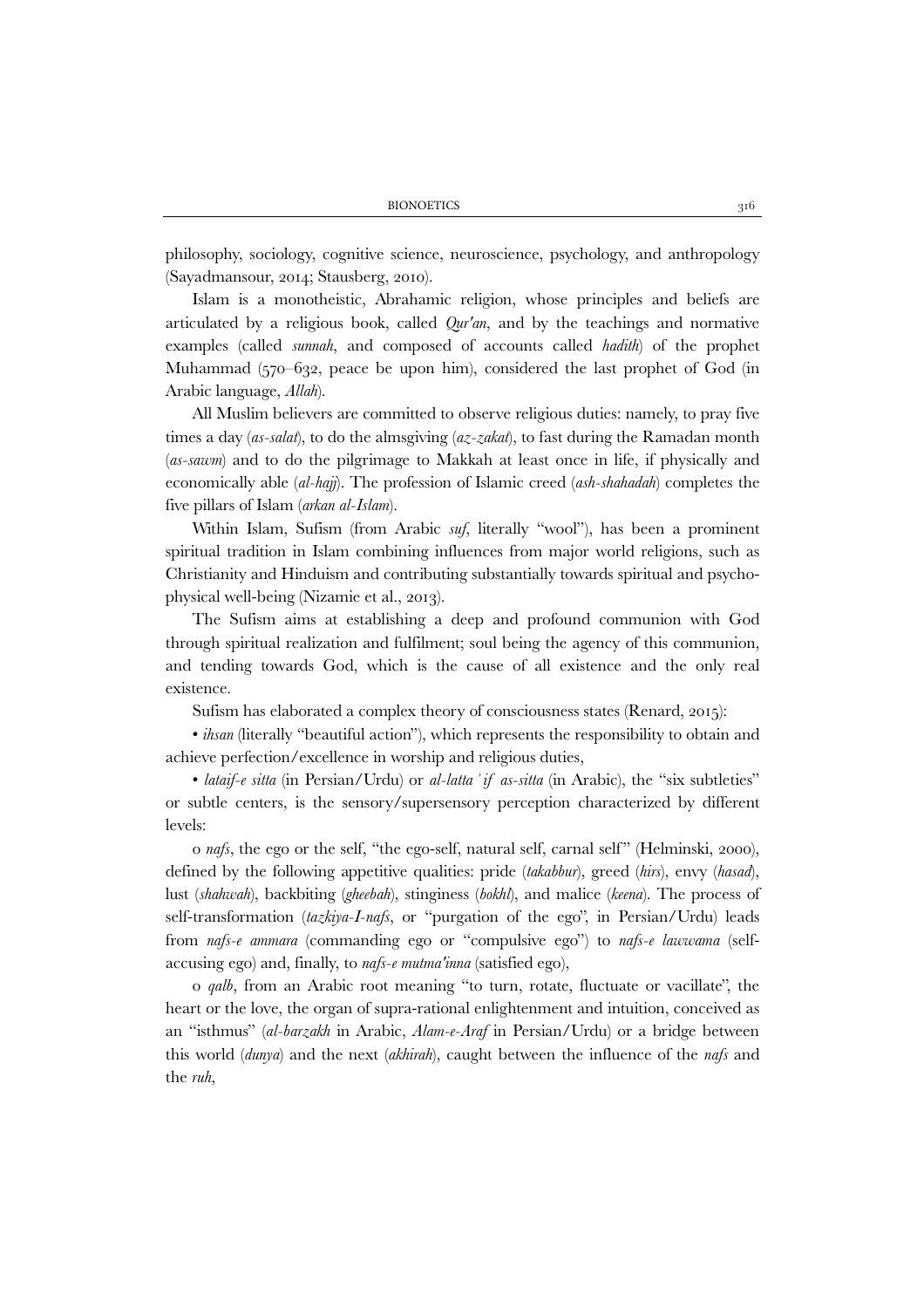o *sirr*, the "innermost secret", the "mystery" or the solar plexus, according to some scholars the conscience,

o *ruh*, the soul,

o *khafi*, the middle of forehead, and

o *akhfa/ikhfa*, the "most hidden" level, the soul's origin and its perfection, the highest essence, leading to annihilation or *fana'*),

• *noor*, which is the light and the knowledge,

• *maqaamat*, which are the spiritual stations or developmental levels. According to the traditional Sufism, they are seven and represent the seven prophets of one's inner being, namely:

o the **repentance**, which can be considered as divided into three stages (*tawba* as the initial level of repentance, *inaba* as the sincere penitence, and *awba*, turning to God in contrition, the final and highest stage of repentance),

o the **abstention** or *wara'* , which literally means watchfulness and abstinence,

o the **ascetism** or *zuhd* (literally meaning the renunciation),

o the **poverty** or *faqr*,

o the **patience** or *sabr*,

o the **confidence** or *tawakkul* (literally meaning the trust), and

o the **contentment** or *ridaa* (literally meaning the acceptance.

According to other Sufi traditions and schools, the *maqaamat* are forty or even one hundred (Nasr, 1991),

• *haal*, the spiritual state (plural *ahwaal*), which "denotes experiencing in one's inner world the "breaths" blowing from the realms beyond the world, and feeling the difference between the "night" and "day", as well as the "evening" and morning", that occur to the heart" (Fethullah Gülen, 2007). According to some Sufi scholars, they are ten, namely:

o *muraqaba*, literally "constant attention", the meditation or self-supervision (during which the individual feels sensations like *taharruk* or vibration, movement or fluttering of the heart, *hararat* or warmth, *tadakkur* or achievement of the aim, *tabattul* or being lost in meditation),

o love or *mahabbah*,

o fear or reverence or *khawf*,

o spiritual yearning or *shawq*,

o proximity or *qurb*,

o hope or *rajaa'*,

o certainty or *yaqeen*,

o contemplation or *mushaahadah*,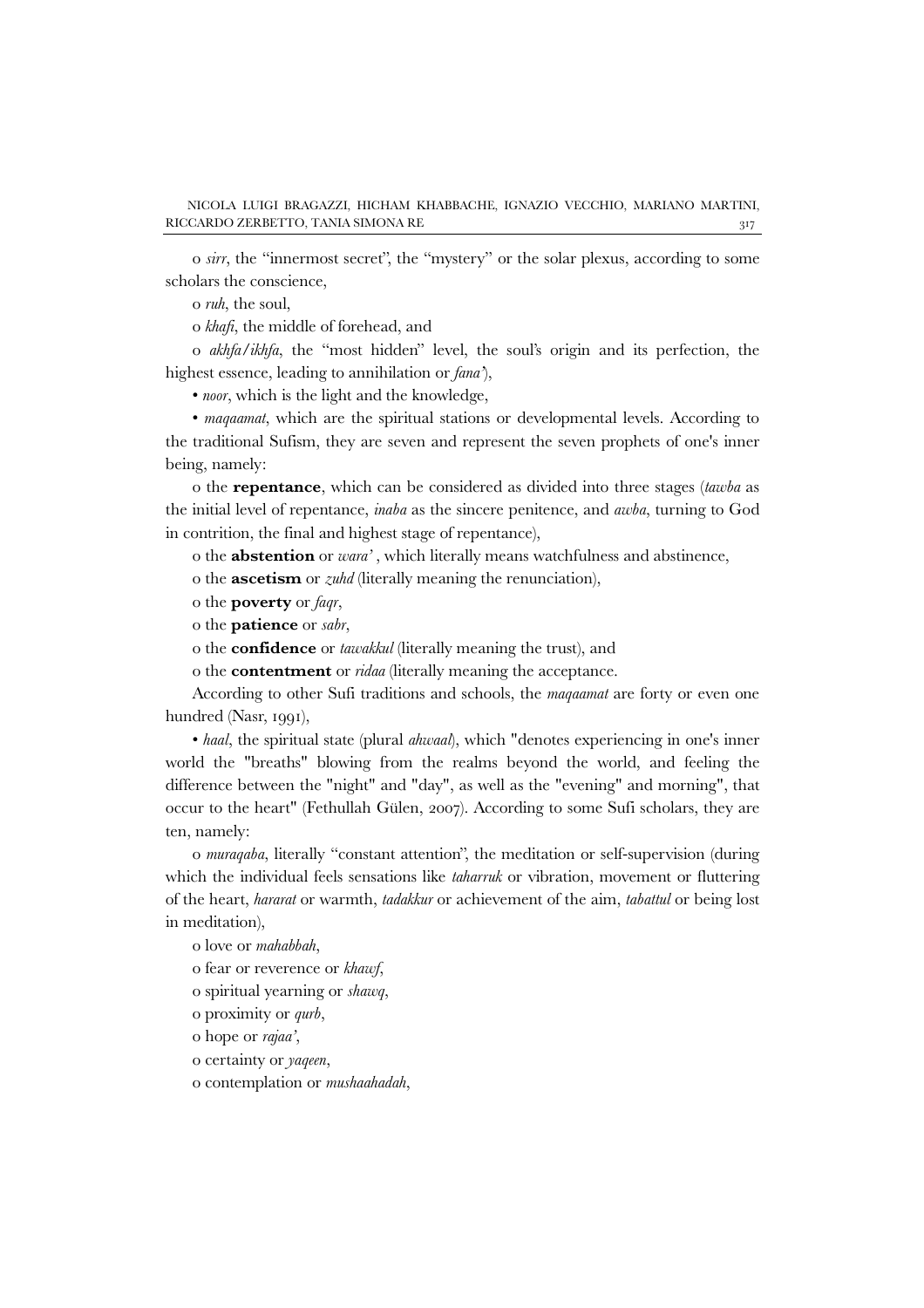o tranquility or *itmi'naan*, and

o familiarity or *uns*.

Ways of achieving higher consciousness states are:

• *dhikr*, the remembrance of God,

• *muhasaba*, self-criticism or self-interrogation,

• *samaa'*, the physically active meditation, which, according to some Sufi scholars, has different healing effects, such as restoring to consciousness fainted people, soothing crying infants, treating melancholia and some illnesses, giving joyful and pleasurable sensations (Avery, 2004),

- *hadhra*, the dance associated with *dhikr*,
- *taqwa*, from the Arabic root *wiqaya*, piety,
- *khalwat*, literally meaning "privacy", the spiritual seclusion or *'uzlat*, and

• *qawwali*, the Sufi devotional music, which is quite widespread and popular in South Asia, in particular, in the Punjab and Sindh regions of Pakistan, in Hyderabad, Delhi and other parts of India, especially North India, in Dhaka, Chittagong and Sylhet divisions of Bangladesh.

We have attempted to briefly synthesize the complex Sufi doctrine. It should be emphasized that these growth and developmental stages are complex, sometimes overlapping and non-linear. Moreover, some concepts which are considered spiritual states by some scholars are considered spiritual stations by others, and *vice versa*.

Concerning the body of scientific evidences, Doufesh and coworkers (2014) have recruited a sample of thirty healthy Muslim men and have continuously recorded their electrocardiograms and electroencephalograms (EEGs) before, during, and after *salat* practice (the different steps of *salat* are pictorially shown in Figure 1).



**Figure 1. The different steps of the** *salat* **practice**.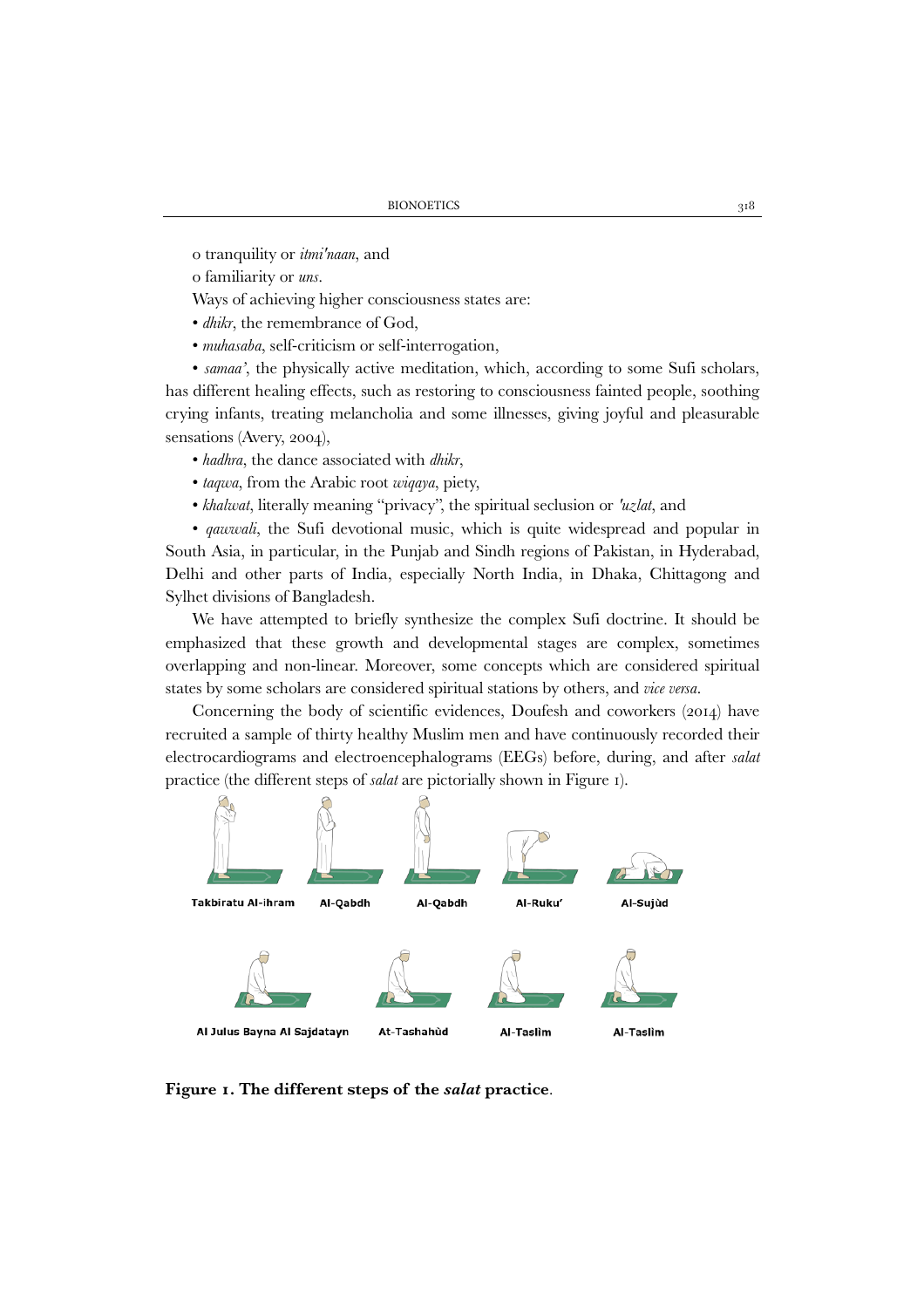Power spectral analysis was conducted to extract the  $\alpha$  relative power (RP $\alpha$ ) and the heart rate variability (HRV) components. During *salat*, a significant increase was observed in the mean  $\mathbb{R}P\alpha$  in the occipital and parietal regions and in the normalized unit of high-frequency (nuHF) power of HRV. Meanwhile, the normalized unit of lowfrequency (nuLF) power and LF/HF of HRV decreased according to HRV analyses. RPα showed a significant positive correlation in the occipital and parietal electrodes with nuHF and significant negative correlations with nuLF and LF/HF. Authors concluded that during *salat*, parasympathetic activity increased whilst sympathetic activity decreased, promoting relaxation, minimizing anxiety, and potentially reducing cardiovascular risk.

Austin (1999) investigated, among others, a subject who had engaged in Sufi meditation for eighteen years and experienced emotional arousal (free flow of tears during prayer practice and meditation), with an increase in the alpha frequency (from 11 to 12 cps).

Gutjahr and Mechleid have recorded EEG measurements which have corroborated from a scientific standpoint these traditions of at least a millennium (Guvenc, 2006; Mandel et al., 2005).

Bai and coworkers (2012) compared the cognitive functioning of Hui Muslims aged 60 and over who practiced *salat* prayer and/or did physical exercise with individuals in the same age group who did not engage in such practices (control group). Authors found that those in the group of participants who practiced SP or did PE demonstrated a similar level of cognitive functioning which was better than that of individuals who neither exercised nor prayed regularly.

Cakmak and colleagues (2017) investigated the structural cortical plasticity in 10 Sufi Whirling Dervishes (SWDs) versus 10 controls. Significantly thinner cortical areas for dervishes subjects were found compared with the control group in the hubs of the default mode network, as well as in the motion perception and discrimination areas including the right dorsolateral prefrontal cortex (DLPFC), the right lingual gyrus and the left visual area  $5 \frac{\text{V}}{5}$ /middle temporal (MT) and the left fusiform gyrus.

Taken together, meditation and prayer can contribute to the achievement of a higher spiritual and psycho-physical wellbeing. However further research in the field is urgently needed.

1 Postgraduate School of Public Health, Department of Health Sciences (DISSAL), University of

Nicola Luigi Bragazzi<sup>1,2,3,4,5</sup>, Hicham Khabbache<sup>4</sup>, Ignazio Vecchio<sup>6</sup>, Mariano Martini<sup>2,3</sup>, Riccardo Zerbetto<sup>5</sup>, Tania Simona Re<sup>3,5,8</sup>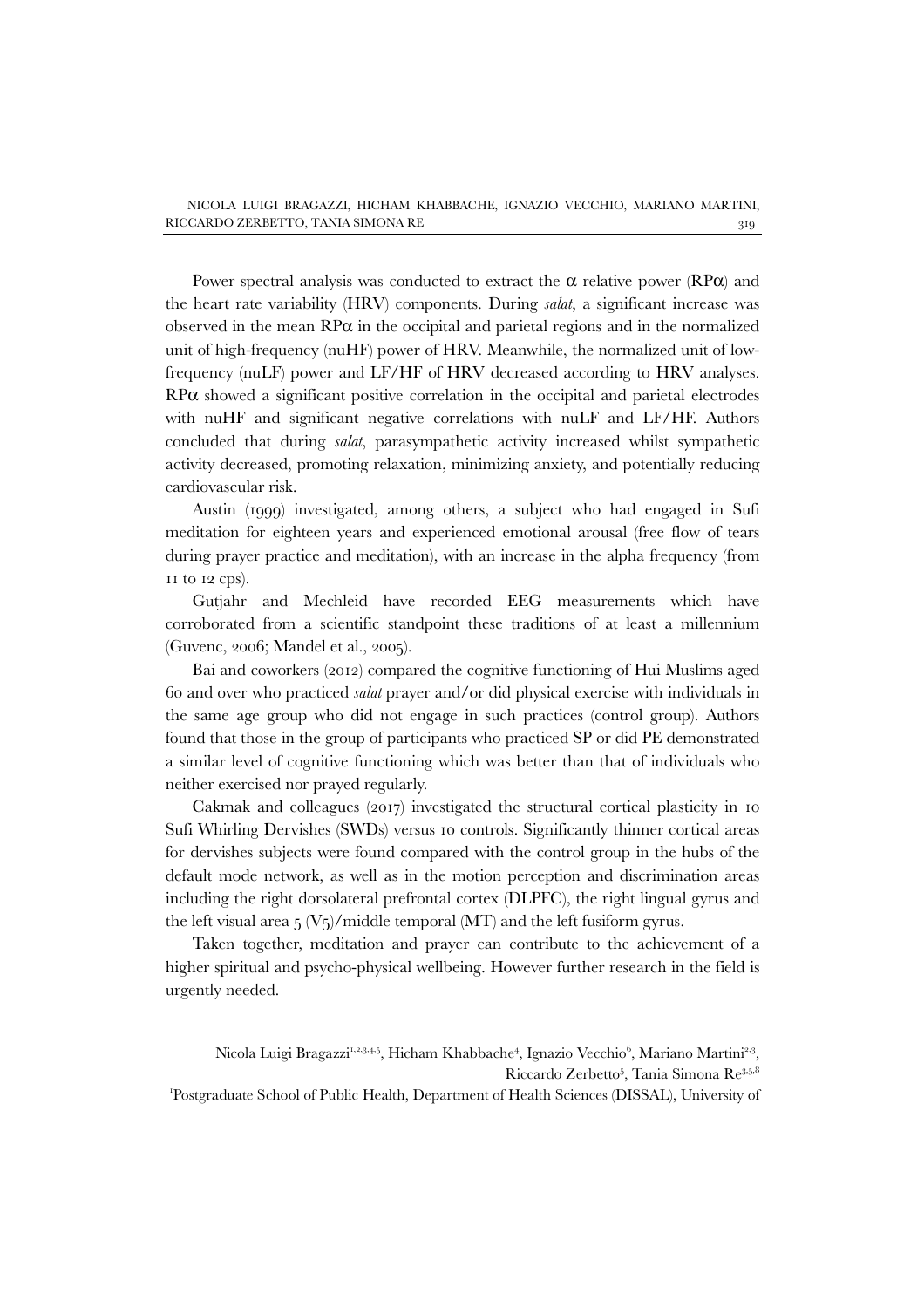Genoa, Genoa, Italy 2 Section of History of Medicine and Ethics, Department of Health Sciences (DISSAL), University of Genoa, Genoa, Italy<br>3I INESCO Chair "Health Anthropology, Biosphere and Healing Systems", Genoa, Italy UNESCO Chair "Health Anthropology, Biosphere and Healing Systems", Genoa, Italy 4 Faculty of Literature and Humanistic Studies, Sidi Mohamed Ben Abdellah University, Fez, Morocco 5 Gestalt Research Center - CSTG, Milan, Italy

 $^6$ Department of Clinical and Experimental Medicine, University of Catania, Catania, Italy Corresponding Author. Dr. Nicola Luigi Bragazzi email: robertobragazzi@gmail.com

## REFERENCES

- Austin, J. (1999). *Zen and the Brain: Toward an Understanding of Meditation and Consciousness.* MIT Press.
- Avery, K.S. (2004). *A Psychology of Early Sufi Samaa', Listening and Altered States.* London and New York. RoutledgeCurzon, Taylor & Francis Group.
- Bai, R., Ye, P., Zhu, C., Zhao, W., & Zhang, J. (2012). Effect of salat prayer and exercise on cognitive functioning of Hui Muslims aged sixty and over. *Social Behavior and Personality: An international journal*, 40, 1739-1748.
- Cakmak, Y. O., Ekinci, G., Heinecke, A., & Çavdar, S. (2017). A Possible Role of Prolonged Whirling Episodes on Structural Plasticity of the Cortical Networks and Altered Vertigo Perception: The Cortex of Sufi Whirling Dervishes. *Front Hum Neurosci*, 11, 3.
- Doufesh, H., Ibrahim, F., Ismail, N. A., & Wan Ahmad, W. A. (2014). Effect of Muslim prayer (Salat) on  $\alpha$  electroencephalography and its relationship with autonomic nervous system activity. *J Altern Complement Med*, 20(7), 558-62.
- Fethullah Gülen, M. (2007). *Key Concepts In Practice Of Sufism, Volume 1*. Tughra Books.
- Guvenc, R.O. (2006). *Music Therapy in Turkey*. Voices Resources. Retrieved from http://testvoices.uib.no/community/?q=country/monthturkey\_march2006.
- Helminski, K. (2000). *The Knowing Heart: A Sufi Path of Transformation*. Shambhala Publications.
- Mandel, G., Güvenç, O., & Vitali, R. (2005). *La musicoterapia dei Sufi*. Arcipelago Edizioni.
- Nasr, S.H. (1991). *Sufi Essays*. SUNY Press.
- Nizamie, S. H., Katshu, M. Z., & Uvais, N. A. (2013). Sufism and mental health. *Indian J Psychiatry*, 55(Suppl 2), S215-23.
- Renard, J. (2015). *Historical Dictionary of Sufism: Edition 2*. Rowman & Littlefield.